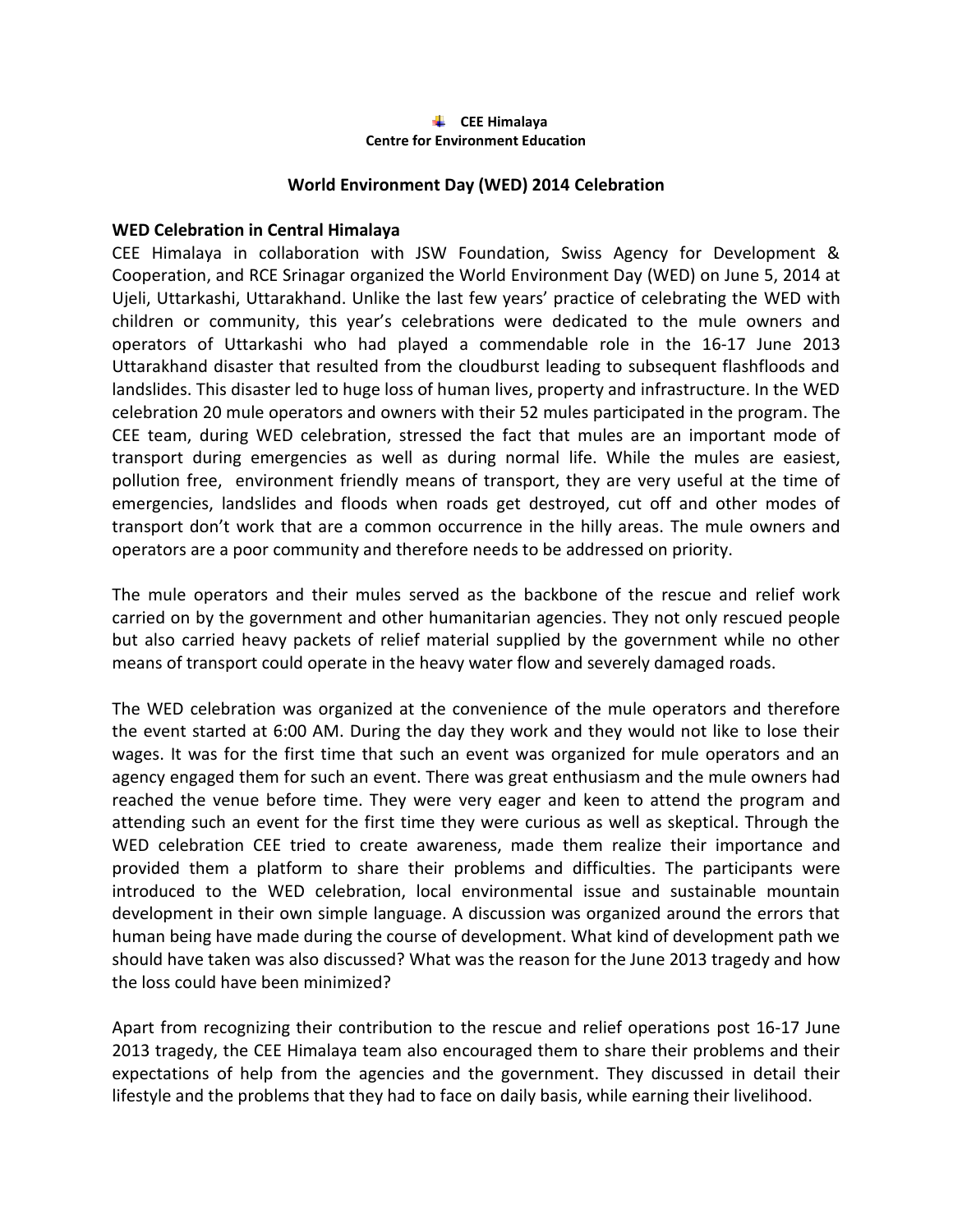As per the discussion and sharing, the main difficulties faced by the mule owners/ operators are as follows:

- The mule owners are a mixture of non local and local people; they generally belong to the plains of U.P. like Saharanpur and migrate to Uttarakhand for livelihood reasons. They live in a group of 4- 5 in rented houses of about Rs. 2000 per month.
- The average cost of one mule is around 60,000 Rs. and it is a great loss if the animal dies.
- **The mules have to be registered at the Municipal office every year in March. The cost of** registration is Rs. 200 per mule.
- A mule owner earns a wage of average Rs. 260 per day and there is apparently no work or earning in the rainy season. They are usually employed by contractors and tourists. There is no job security.
- The work season lasts from April to October that is also affected by the weather and climate change. The survival with this meager amount is difficult.
- **There are no grazing lands to feed the mules. They are stall fed and given Husk (Bhusa),** Gram (chana) and Jaggery (gur). The overall diet of a mule is around Rs. 100 per mule per day which is expensive considering the wages they receive.
- **There is no arrangement of drinking water for the mules, the available water bodies are** fenced and thus the mule owners have to fetch and store water for their animals in containers.
- People throw waste and poly bags on the roads that are consumed by mules leading to digestive diseases. A mule usually does not survive for more than 15 days after the consumption of poly bags or other waste material disposed off by the locals.
- **There is no proper shed or shelter for mules and it becomes very difficult for them to** save the mules from rains and children who intentionally hurt the mules with stones and sticks.
- Many operators lost their mules in the last year's disaster. The government could not rescue the mules on time as a result of which around 35-40 mules died per day for the lack of fodder. Though the government increased the compensation money for dead or missing mules during disaster from Rs. 11,000 to Rs. 51, 000; it is not the solution for the problems that they face daily.
- There is no insurance or loan facility available for mule owners in the area.
- **There are no arrangements for the healthcare of mules. Availability of hospitals and** medicines should be there.
- Mules also suffer from cruelty at the hands of some owners who beat and injure them with rods and sticks.

The program ended after serving of refreshments. The mule operators and owners felt optimistic after attending the programme and expected better arrangements of shelter, water and health facilities for their mules from the government, charitable and humanitarian agencies.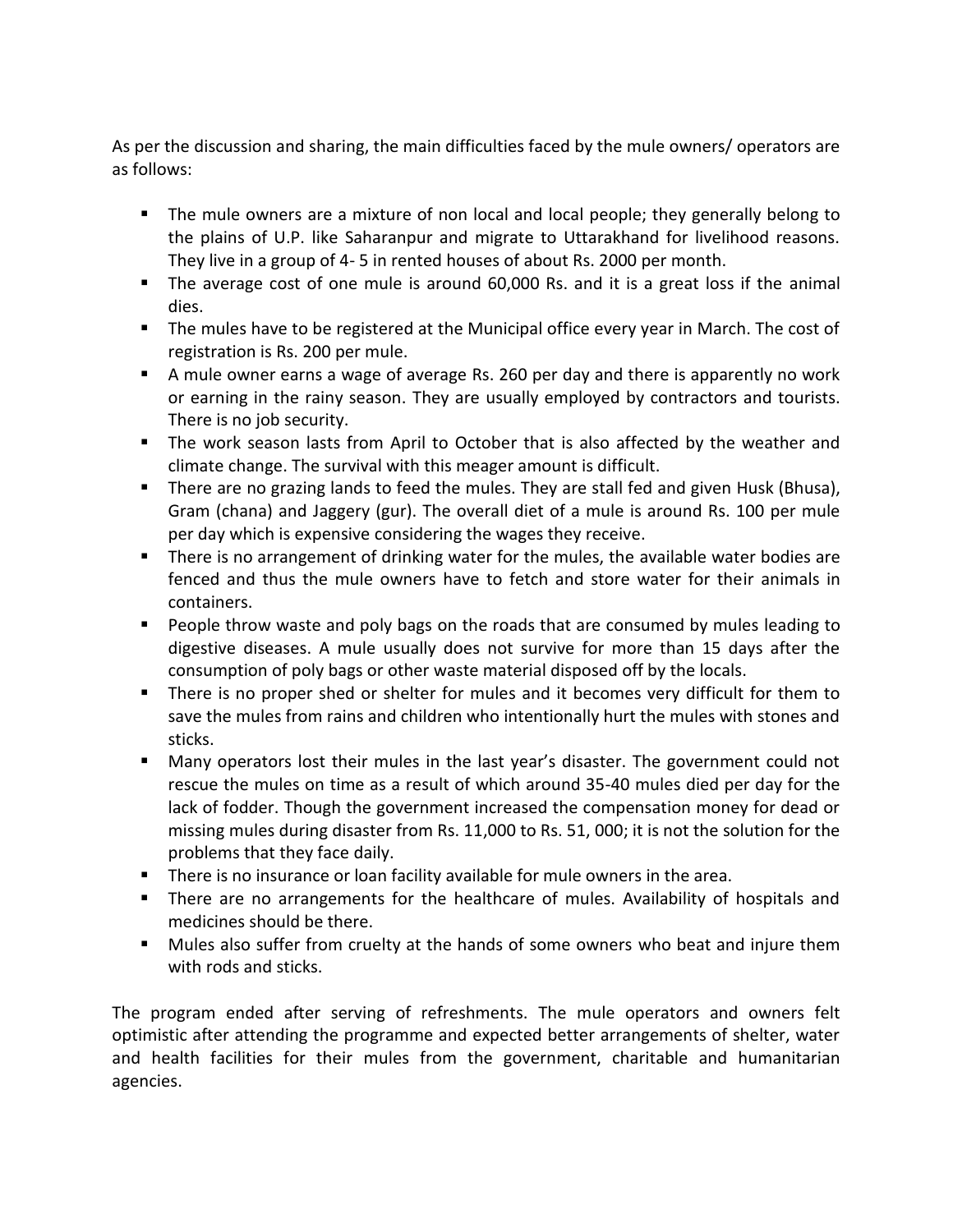## **WED Celebration in Western Himalaya**

World Environment Day was celebrated by CEE Himalaya on June  $5<sup>th</sup>$ , 2014 at one of the Anandshala schools named Government Middle School (GMS) Salamabad, Uri in Jammu & Kashmir. Total number of participants for the program was 159 that included 151 students, 7 teachers and 2 CEE staff members. The school is not easily accessible as it is on the Line of Control (LoC) along India's international border with Pakistan. The area is under strict vigil of Indian Army. The school is one of the earthquake resistant model schools constructed by the CEE after the 8 October 2005 earthquake in which a large number of buildings including schools were destroyed. These earthquake resistant schools reconstructed by CEE were named Anandshala and were handed over to the J&K Directorate of School Education. Anandshala model schools developed by CEE are 'schools of joy' where teaching and learning is interactive, locally relevant and fun. Along with providing education, these schools serve as resource centers for capacity building and Disaster Risk Reduction related trainings and activities.

Ms. Narender Kour, in-charge of the GMS, introduced the team CEE Himalaya and its work to the students. Mr. Riyaz Ahmad Mir of CEE welcomed all the teachers and students, discussed the agenda of the WED event, and introduced the theme "Raise your Voice, Not the Sea Level". He spoke about the hazards caused by emission of harmful gases and other products into the atmosphere. He stressed that every individual must strive to alter their lifestyle in order to reduce his /her carbon footprint.

Principal of the school spoke about nature and environment and said that it is important to conserve nature today for a better tomorrow. He said that society needed to start from a scratch as small steps lead to big changes. He lauded the effort made by CEE Himalaya to reach out to students to sensitize them towards important issues that are affecting the world on large scale.

Children were given the message about up keeping mountain health by enhancing green cover, taking care of water sources and rivers, valuing local plants, food and culture which are unique and sustainable.

Extempore, Slogan Writing, and Painting competitions structured around the theme of WED 2014 were organized. Students participated enthusiastically and expressed their views through their drawings, presentations and lectures. Winners of the competitions were felicitated by CEE Himalaya.

Mr. Mubashir Sultan Zargar of CEE Himalaya addressed children highlighting local environmental issues, small scale conservation projects that students can do in their schools and at home, several school programmes of CEE being run in J&K. Mubashir extended the vote of thanks after prize distribution to the winners. The students enjoyed the WED celebration and expressed that they would like to be part of similar events in the future as well.

The Indian Himalayan Region is prone to impacts of climate change and certain adverse impacts of climate change are prominently noticeable here. Uttarkashi district has the origin of holy